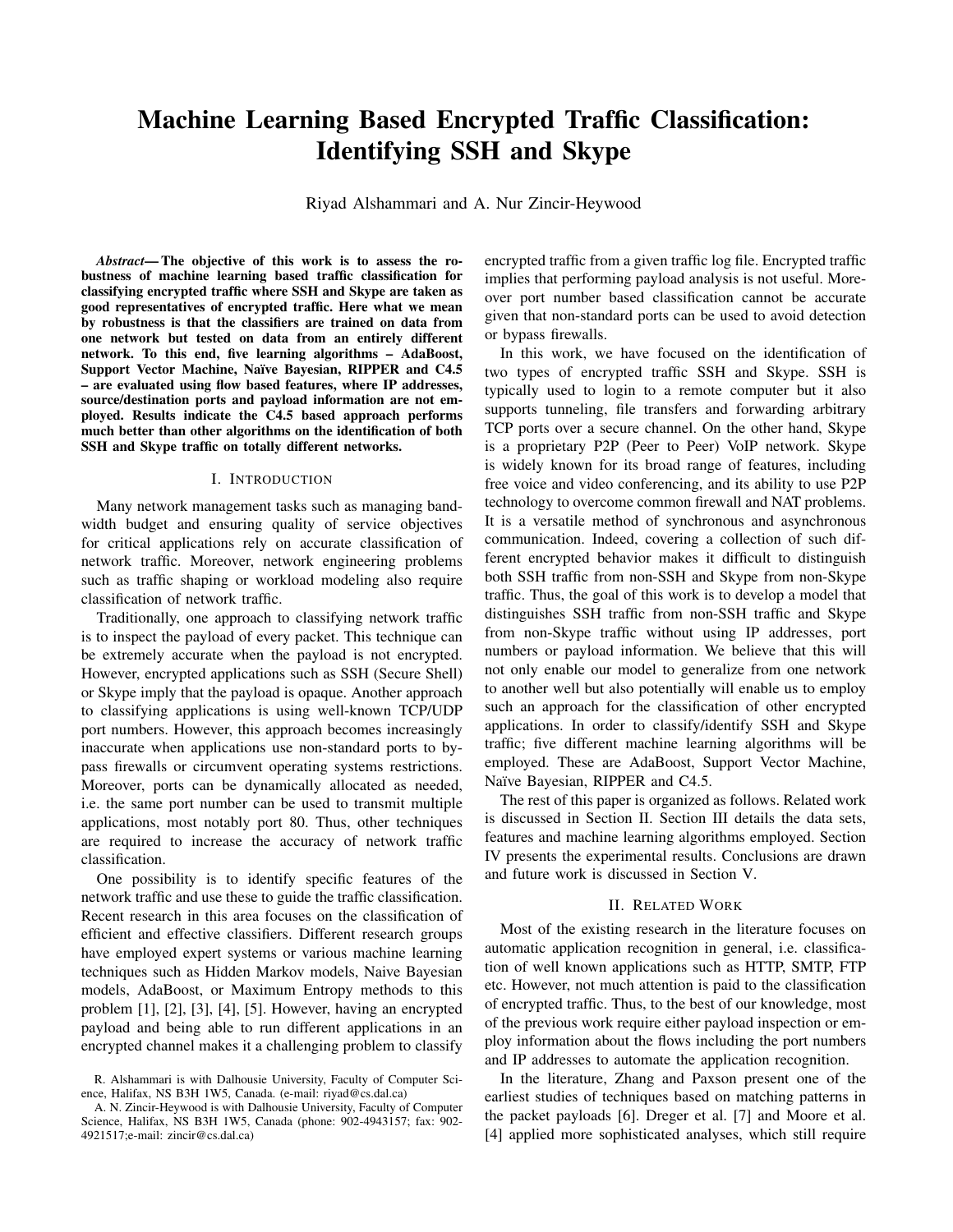payload inspection. Early et al. employed a decision tree classifier on *n*-grams of packets for distinguishing flows [8]. Moore et al. used Bayesian analysis to classify flows into broad categories such as bulk transfer, P2P or interactive [3], [4]. Haffner et al. employed AdaBoost, Hidden Markov, Naïve Bayesian and Maximum Entropy models to classify network traffic into different applications [2]. Their results showed AdaBoost performed the best on their data sets; with an SSH detection rate of 86% and false positive rate of 0.0%, but they employed the first 64 bytes of the payload. Since the encryption of SSH data starts after the handshake, analyzing the first 64 bytes of the payload (includes the notencrypted part) provided them a good signature to classify SSH. However, if the encryption algorithm is changed, this system will not work correctly. Moreover, it is not generic enough to apply for other encrypted applications such as Skype or Virtual Private Networks tunnels.

Karagiannis et al. proposed an approach that does not use port numbers or payload information on traffic that is not encrypted [9]. However, their approach relies on information about the behavior of the hosts on the network. Thus, they cannot identify applications and cannot classify individual flows or connections. More recently, Wright et al. investigate the extent to which common application protocols can be identified using only packet size, timing and direction information of a connection [1], [10]. They employed a k-Nearest Neighbor (kNN) and Hidden Markov Model (HMM) learning systems to compare the performance. Even though their approach can classify distinct encrypted applications, their performance on SSH classification is only 76% detection rate and 8% false positive rate. Bernaille et al. employed first clustering and then classification to the first few packets in each connection to identify SSL connections [11]. They use the first four packets of a TCP connection and represent it using 5-tuple (Destination/Source IP address, Destination/Source port numbers and Protocol) and the packet size. However, they have to wait for the connection to end to identify the first four packets. Even though this representation can enable early identification of an application, port numbers were used for classification in their work. Thus, not only its performance will drop when port numbers are changed but also it is not robust since it requires new training each time it is evaluated on a different network.

Another recent work by Williams et al. [5] compared five different classifiers namely, Bayesian Network, C4.5, Naïve Bayes (with discretisation and kernel density estimation) and Naïve Bayes Tree, on the task of traffic flow classification. They found that C4.5 performed better than the others. However, rather than giving classification results per application, they give overall accuracy results per machine learning algorithm. Unfortunately, this may be misleading especially on unbalanced data sets where, say, only 10% of the data set is in-class (SSH) and 90% out-class (non-SSH). Thus, by labeling everything as the major class, a classifier can achieve 90% accuracy. More recently, Alshammari et al.

employed RIPPER and AdaBoost algorithms for classifying SSH traffic from offline log files without using any payload, IP addresses or port numbers [12]. In that work, public traces from MAWI and AMP repositories as well as testbed traces generated at authors' lab were employed. Results showed that RIPPER based classifier achieved 99% detection rate and 0.7% false positive rate at its best performance in the detection of SSH traffic.

On the other hand, Montigny-Leboeuf, from Communications Research Centre Canada (CRC), developed a number of indicators (attributes) that aim to portray essential communication dynamics based solely on information that can be gathered from monitoring packet headers in a traffic flow [27]. Based on these attributes rules are formed to classify different application traffic. A tool is developed at CRC to demonstrate the relevance of these rules and flow indicators in characterizing network traffic. Results reported on SSH traffic classification showed 79% detection rate and 5% false positive rate (and 13% of flows were unrecognized) [27]. These were achieved on a private data set at CRC where the applications are labelled using port numbers. Recently, it is shown that when such a heuristic based semi-automatic system is compared to a machine learning based fully automatic system, the machine learning based classification system outperformed the heuristics based one [29].

On the other hand, Skype analysis become very popular in the last few years, too. Baset et al present an analysis of the Skype behaviour [30]. Suh et al monitored Skype traffic using relay nodes [31]. Ehlert et al studied skype traffic to find signatures [32]. Bonfiglio et al adopted two techniques to detect skype traffic. These were Chi-Square test and Naive Bayesian classifier. However the results were evaluated with a payload-based classification scheme which gave the best results when the two detection methods combined [33]. Perenyi et al proposed Skype identification algorithm based on observable parts of Skype protocol. First candidate Skype host are detected using traditional IP and port-based identification together with a special signaling flow identification method. Then Skype calls are discovered exploiting the properties of speech flows, timing of voice packet and candidate hosts found in the first step [34]. Freire et al studied detecting skype flows in web traffic and achieved 100% detection rate with 5% false positive rate [35]. In contrast to the related work, our proposed system can potentially be applied to any encrypted application since it applies only flow based statistics without using the ip addresses, port numbers and payload data. Last but not the least, none of the previous work employing machine learning techniques to detect different application traffic investigated the robustness of such techniques to different encrypted applications and different network traces.

# III. METHODOLOGY

As discussed earlier, in this work machine learning based classifiers are going to be employed in order to identify the most robust model/rules to the problem of SSH/Skype traffic classification. We believe that the robustness can be very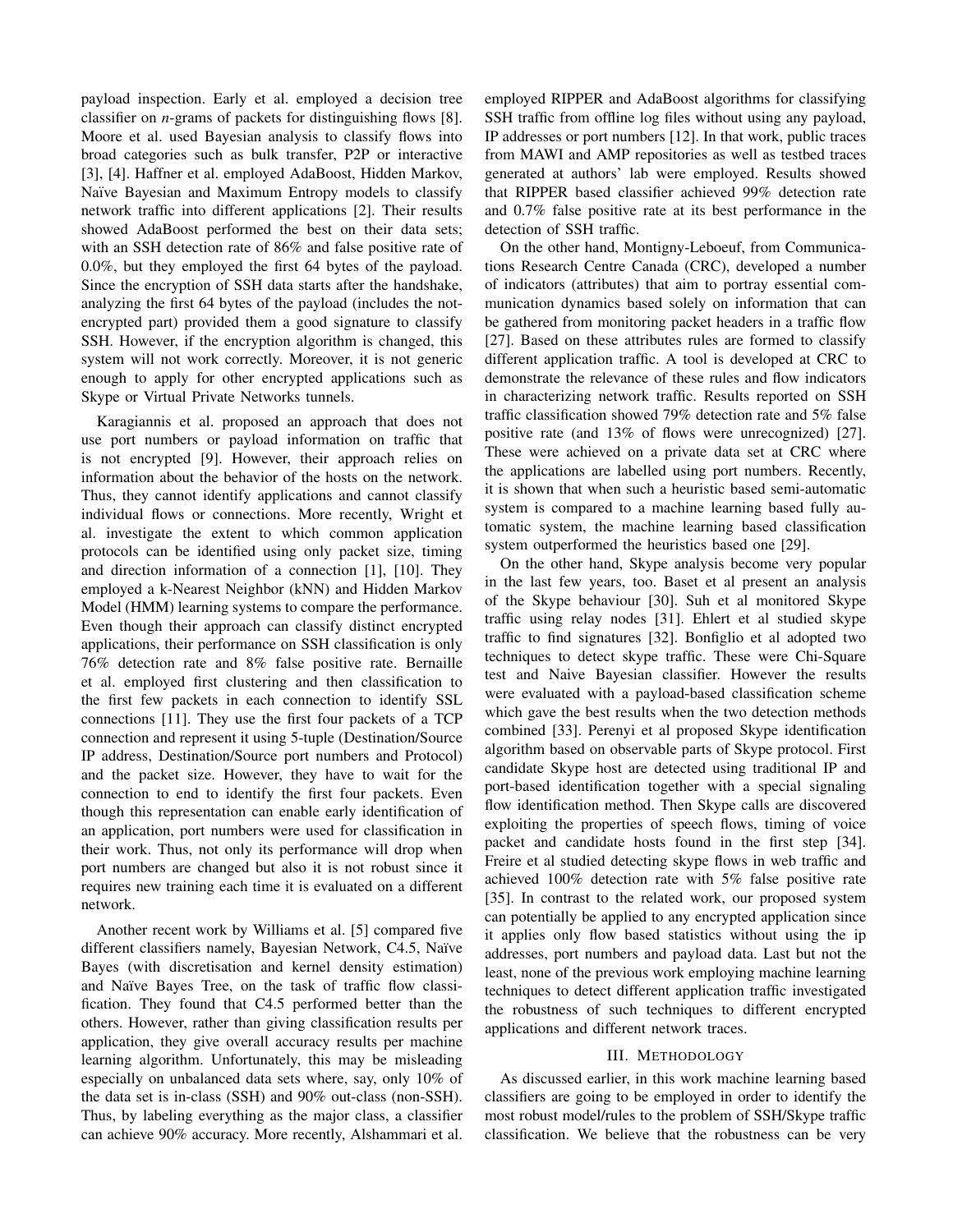important especially for forensic analysis where classifiers are naturally trained on a different network than the ones they are used to test/investigate.

## *A. Data Collection*

In our experiments, the performance of the different machine learning algorithms is established on four different network data sources: Dalhousie traces, public traces (AMP and MAWI [13], [14]) and DARPA99 traces. The properties of the data sources are as follows:

- Public traces naturally have no reference to payload or network configuration. We used several public data sets from NLANR (National Laboratory for Applied Network Research - AMP data traces) [13] and MAWI (Measurement and Analysis on the WIDE Internet) [14] web sites. Brief statistics on the traffic data collected are given in Table I.
- **Dalhousie traces** were captured on the Dalhousie University Campus network by the University Computing and Information Services Centre (UCIS) in January 2007. Dalhousie is one of the biggest universities in the Atlantic region of Canada. There are more than 15000 students and 3300 faculty and staff. The UCIS is responsible for all the networking on the campus which includes more than 250 servers and 5000 computers. Moreover, the wireless network is enabled on the campus where thousands of users (students and staff) are connected daily. Dalhousie network is connected to the Internet via a full-duplex T1 fiber link. Full-duplex traffic on this connection was captured for 8 hours. Given the privacy related issues university may face, data is filtered to scramble the IP addresses and each packet is further truncated to the end of the IP header so that all payload is excluded. Moreover, the checksums are set to zero since they could conceivably leak information from short packets. However, any information regarding size of the packet is left intact. Brief statistics on the traffic data collected are given in Table I.
- DARPA99 traces consists of five weeks of traces generated at the MIT Lincoln Labs for Intrusion Detection Evaluation [15]. The data represent a simulated network at an imaginary Air Force base. For each week, there are five network trace files that represent a network usage from 8:00 AM to 5:00 PM. We used data from week one and week three since these two weeks are attack-free and our purpose is to evaluate whether we can classify network traffic not if we can detect intrusions. We used only the inside sniffing data. Brief statistics on the traffic data collected are given in Table I.

For public data sets, there is no accurate method of determining the type of application to which different packets belong, since we do not have access to packet payloads. Thus, we simply use a port-based classifier to determine the class label, i.e. application, in these files, which use standard port numbers and label flows according to IANA assignments as done by the previous work [2], [4], [5], [16],

TABLE I

SUMMARY OF TRACES

|                      | <b>Dalhousie</b> | AMP         | <b>MAWI</b> | DARPA99  |
|----------------------|------------------|-------------|-------------|----------|
| <b>Total Packets</b> | 337041778        | 332,064,652 | 76543335    | 16723835 |
| <b>MB</b> ytes       | 213.562          | 188.435     | 28.718      | 3.638    |
| % of TCP packets     | 86.51%           | 55.36%      | 85.37%      | 88.6%    |
| % of TCP bytes       | 91.03%           | 72.05%      | 70.3%       | 93.29%   |
| % of UDP packets     | 13.33%           | 33.6%       | 11.65%      | 11.33%   |
| % of UDP bytes       | 8.95%            | 11.2%       | $5.5\%$     | 6.43%    |
| % of Other packets   | 0.16%            | 11.04%      | 2.98%       | 0.07%    |
| % of Other bytes     | 0.02%            | 16.75%      | 24.2%       | 0.28%    |

[17], [10]. As for DARPA99 data sets, we again employed a port-based classifier to determine the class label. Indeed, this uses standard port numbers and labels flows according to IANA assignments as done by the previous work. However, given that DARPA99 traces also have payload, then we could verify the labels for SSH traffic against the handshake part of SSH in the payload (given that SSH handshake is not encrypted). This enabled us to know the ground truth for DARPA99 traces.

On the other hand, Dalhousie traces (UCIS) are labeled by UCIS by a commercial classification tool called Packet-Shaper, which is a deep packet analyzer [18]. PacketShaper uses Layer 7 filters (L7) to classify the applications [19].

Since all of the traffic traces are very large data sets. We performed subset sampling to limit the memory and CPU time required for training. In all cases, we sampled the training data sets from the Dalhousie traces since that represent the newest trace among the set. For SSH identification, the training data set, Dal Training Sample, is generated by sampling randomly selected (uniform probability) flows from five applications FTP, SSH, DNS, HTTP and MSN. In total, Dal Sample consists of 12246 flows, 6123 SSH and 6123 non-SSH. On the other hand, for Skype identification, Skype Dal Training Sample is generated by sampling randomly selected (uniform probability) flows from different classes (FTP, SSH, MAIL, DNS, HTTP, HTTPS and Random UDP). The applications in the "Random UDP" class includes random UDP 24000 flow instances. In total, Skype Dal Sample consists of 60000 balanced flows (skype flows vs non-skype flows).

### *B. Feature Selection*

Network traffic is represented using flow-based features. In this case, each network flow is described by a set of statistical features. Here, a feature is a descriptive statistic that can be calculated from one or more packets. To this end, NetMate [20] is employed to process data sets, generate flows and compute feature values. Flows are bidirectional and the first packet seen by the tool determines the forward direction. Moreover, flows are of limited duration. UDP flows are terminated by a flow timeout. TCP flows are terminated upon proper connection teardown or by a flow timeout, whichever occurs first. The TCP flow time out value employed in this work is 600 seconds [21]. The flows as defined by the features, we extract a similar set of features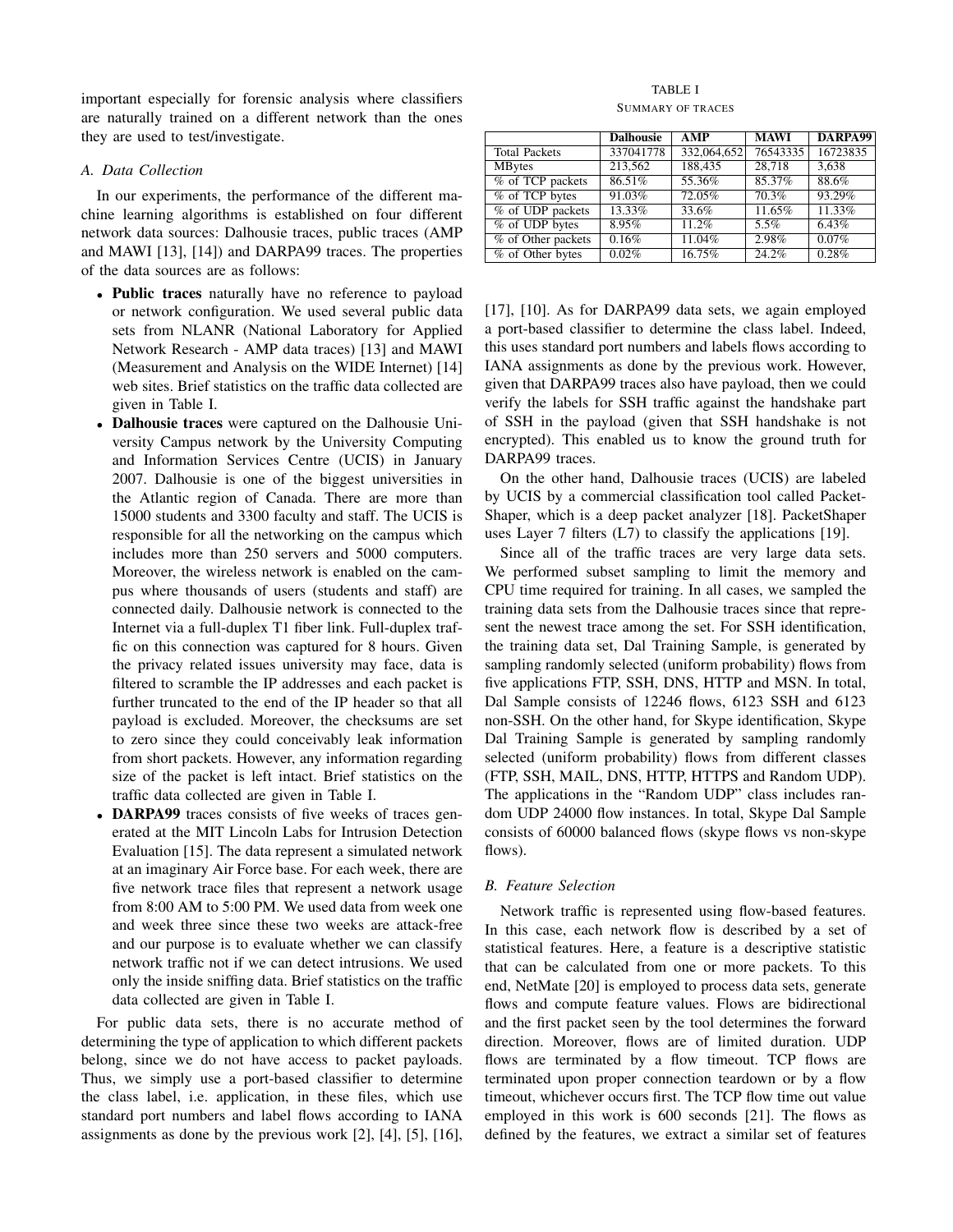#### TABLE II

FLOW BASED FEATURES EMPLOYED

| Protocol                                         | Duration of the flow                              |
|--------------------------------------------------|---------------------------------------------------|
| # Packets in forward direction                   | # Bytes in forward direction                      |
| # Packets in backward direction                  | # Bytes in backward direction                     |
| Min forward inter-arrival time                   | Min backward inter-arrival time                   |
| Std deviation of forward inter-<br>arrival times | Std deviation of backward inter-<br>arrival times |
| Mean forward inter-arrival time                  | Mean backward inter-arrival time                  |
| Max forward inter-arrival time                   | Max backward inter-arrival time                   |
| Min forward packet length                        | Min backward packet length                        |
| Max forward packet length                        | Max backward packet length                        |
| Std deviation of forward packet                  | Std deviation of backward packet                  |
| length                                           | length                                            |
| Mean backward packet length                      | Mean forward packet length                        |

as in [5], form the input vector from which the machine learning model provides a label {SSH (Skye), non-SSH (non-Skype)} for each flow. As discussed earlier, features such as IP addresses, source/destination port numbers and payload are excluded from the feature set to ensure that the results are not dependent on such biased features.

## *C. Classifiers Employed*

In order to identify SSH traffic; five different machine learning algorithms are deployed. These are Support Vector Machine (SVM), RIPPER, AdaBoost Naïve Bayesian and C4.5.

Support Vector Machines (SVMs) are a set of machine learning methods used for regression and classification problems [22]. They belong to a family of generalized linear classifiers. A special property of this family of classifiers is to simultaneously minimize the empirical classification error and maximize the geometric margin. Often, in classification problems, data points may not necessarily be points in  $\mathbb{R}^2$ , but may be multidimensional  $\mathbb{R}^p$  or  $\mathbb{R}^n$  points. In this case, data is represented by a vector of *n* attributes or *n* features. The overall classification problem then takes the form of determining whether this data can be separated by a *n-1* dimensional hyperplane. Assuming our data is linearly separable; we should find a hyperplane that separates our feature vectors. This is a typical form of linear classifier. There are many linear classifiers that might satisfy this property. However, we are additionally interested in establishing the maximum separation/margin between the two classes. If such a hyperplane exists, the hyperplane is clearly of interest and is known as the maximum-margin hyperplane and such a linear classifier is known as a maximum margin classifier. The feature vectors from which the distance to the hyperplane is measured, or the vectors at either side of the margin, are known as the support vectors. A more detailed explanation of the algorithm can be found in [22].

AdaBoost, Adaptive Boosting, is a meta-learning algorithm, which means that a strong classifier is built from a linear combination of weak (simple) classifiers. It incrementally constructs a complex classifier by overlapping the performance of possibly hundreds of simple classifiers using a voting scheme. These simple classifiers are called decision

stumps. They examine the feature set and return a decision tree with two leaves. The leaves of the tree are used for binary classification and the root node evaluates the value of only one feature. Thus, each decision stump will return either +1 if the object is in class, or -1 if it is out class. AdaBoost is simple to implement and known to work well on very large sets of features by selecting the features required for good classification. It has good generalization properties. However, it might be sensitive to stopping criterion or result in a complex architecture that is opaque. A more detailed explanation of the algorithm can be found in [23].

Naïve Bayesian is a statistical classifier based on Bayess theorem that gives its conditional probability a given class. This classification method analyses the relationship between instance of each class and each attributes to acquire a conditional probability for the relationships between the attribute values and the class. Naïve Bayesian classifier assumes the values of the input features are independent and have no effect on a given class. This assumption, conditional independence, is made to simplify the computations and consider to be naive. Na¨ıve Bayesian can be used for classification in straightforward process by computing the probability of occurrence for each class , prior probability, and computing the probability of occurrence of instance in a given class. Moreover, Naïve Bayesian has managed to achieve good results even though when conditional independence assumption is violated. Further information on the Naïve Baysien algorithm can be found in [24].

C4.5 is a decision tree based classification algorithm. A decision tree is a hierarchical data structure for implementing a divide-and-conquer strategy. It is an efficient nonparametric method that can be used both for classification and regression. In non-parametric models, the input space is divided into local regions defined by a distance metric. In a decision tree, the local region is identified in a sequence of recursive splits in smaller number of steps. A decision tree is composed of internal decision nodes and terminal leaves. Each node  $m$  implements a test function  $fm(x)$  with discrete outcomes labeling the branches. This process starts at the root and is repeated until a leaf node is hit. The value of a leaf constitutes the output. In the case of a decision tree for classification, the goodness of a split is quantified by an impurity measure. A split is pure if for all branches, for all instances choosing a branch belongs to the same class after the split. A more detailed explanation of the algorithm can be found in [25].

RIPPER, Repeated Incremental Pruning to Produce Error Reduction, is a rule based machine learning algorithm. This means rules are learned from the data directly. Rule induction does a depth-first search and generates one rule at a time. Each rule is a conjunction of conditions on discrete or numeric attributes and these conditions are added one at a time to optimize some criterion. In RIPPER, conditions are added to the rule to maximize an information gain measure [26]. To measure the quality of a rule, minimum description length is used [26]. RIPPER stops adding rules when the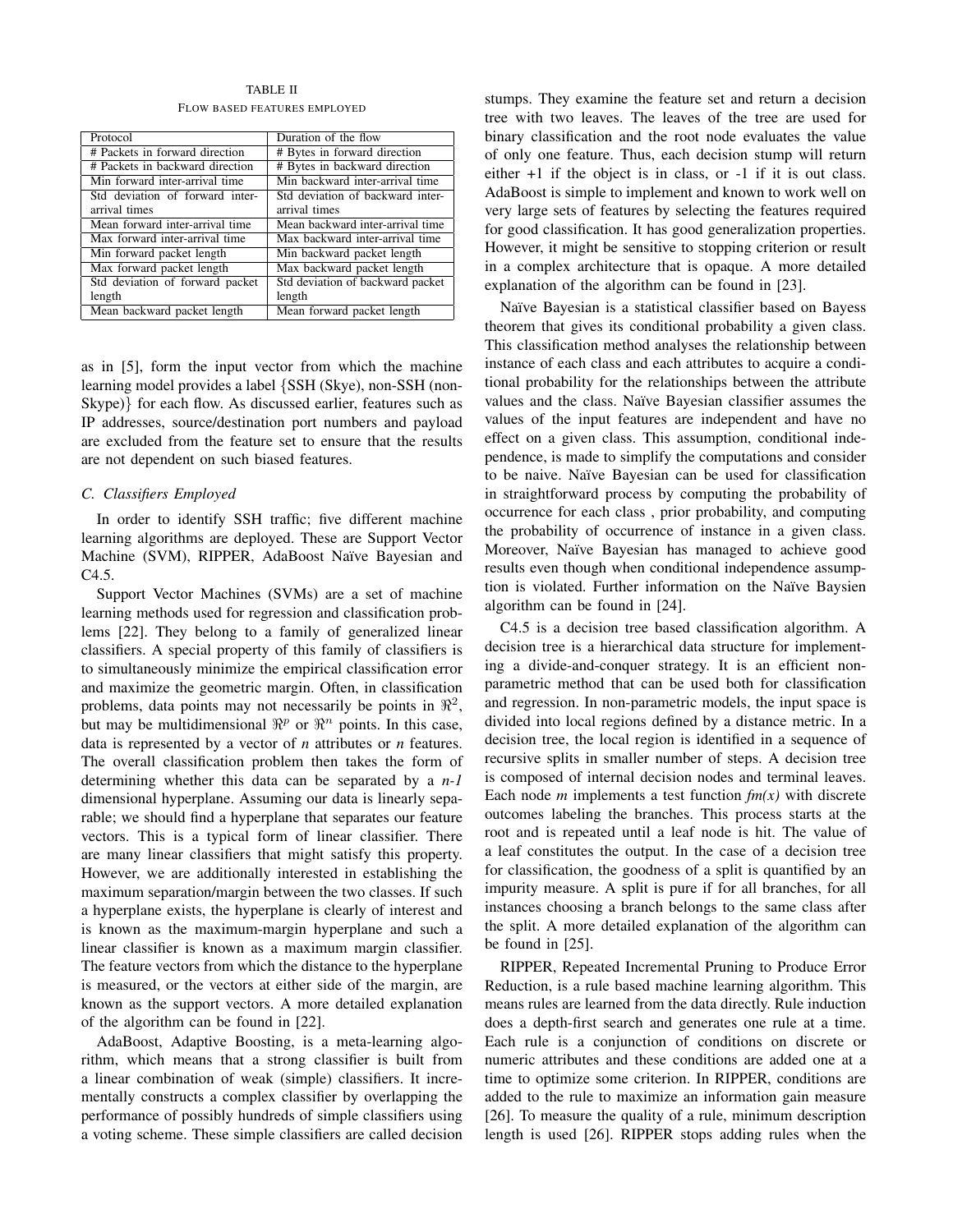description length of the rule base is 64 (or more) bits larger than the best description length. Once a rule is grown and pruned, it is added to the rule base and all the training examples that satisfy that rule are removed from the training set. Then the process continues until enough rules are added. In the algorithm, there is an outer loop in which one rule at a time is added to the rule base and an inner loop in which one condition at a time is added to the current rule. These steps are both greedy and do not guarantee optimality. A more detailed explanation of the algorithm can be found in [26].

# IV. EXPERIMENTS AND RESULT

In traffic classification, two metrics are typically used in order to quantify the performance of the classifier: Detection Rate (DR) and False Positive Rate (FPR). In this case DR will reflect the number of SSH (Skype) flows correctly classified whereas FPR will reflect the number of non-SSH (non-Skype) flows incorrectly classified as SSH. Naturally, a high DR rate and a low FPR would be the desired outcomes. They are calculated as follows:

$$
DR = 1 - \frac{\#FNClassifications}{TotalNumber SSHClassifications}
$$
  

$$
FPR = \frac{\#FPClassifications}{TotalNumberNon\_SSHClassifications}
$$

where FN, False Negative, means SSH (Skype) traffic classified as non-SSH (non-Skype) traffic. Once the aforementioned feature vector is prepared for the data sets, then AdaBoost, Support Vector Machine, Naïve Bayesian, RIPPER and C4.5 based classifiers are trained on the Dal Training Samples. To this end, we have used Weka [28], which is an open source tool for data mining tasks. We employed Weka with its default parameters to run all algorithms on our data sets.

We use these trained models, on all of the complete traces employed. Table III lists the number of flows in each data set. Furthermore, Table I shows that the percentages of the TCP and UDP traffic are different for each trace. What this demonstrates is that these traces indeed belong to substantially different networks. Therefore, we believe that only well generalized models are able to classify SSH (Skype) traffic correctly on these networks.

Results show that the C4.5 and RIPPER based classifiers perform better than the other classifiers on the majority of the data sets. Our results show that C4.5 achieves the best results on Dalhousie, AMP and MAWI traces, whereas SVM achieves the best results on DARPA99 traces. Looking at only real network traces (DARPA99 is a simulated network trace), C4.5 performs better than the other classifiers. C4.5 achieves 95.9% DR and 2.8% FPR on Dalhousie traces, 97.2%, 97% DR and 0.8% FPR on the AMP traces, and 82.9% DR and 0.5% FPR on MAWI traces, Table IV. This not only shows that the model, which the C4.5 classifier learned during training, are adapted enough to be tested on real world network traces, but also verifies that accurate

TABLE III

| NUMBER OF FLOWS IN THE COMPLETE TRACES EMPLOYED |  |
|-------------------------------------------------|--|
|-------------------------------------------------|--|

|               | <b>Dalhousie</b> | <b>AMP</b> | <b>MAWI</b> | DARPA99  |
|---------------|------------------|------------|-------------|----------|
| <b>FTP</b>    | 8504             | 14346      | 3395        | 8867     |
| <b>SSH</b>    | 19384            | 427448     | 19016       | 72094    |
| <b>TELNET</b> | 510              | 4500       | 353         | 463643   |
| <b>MAIL</b>   | 359212           | 174179     | 31410       | 173530   |
| <b>DNS</b>    | 5325576          | 8021575    | 9601134     | 25735411 |
| <b>HTTP</b>   | 5672886          | 450868     | 155511      | 474282   |
| <b>Skype</b>  | 8664137          |            |             |          |
| <b>OTHERS</b> | 24179489         | 12004509   | 10163022    | 1633475  |
| <b>Total</b>  | 44229698         | 21097425   | 19973841    | 28561302 |

differentiation between SSH and non-SSH traffic is possible without employing port numbers, IP addresses and payload information.

Analysis of the model generated by C4.5 and RIPPER shows that C4.5 classifier model generates 13 rules for SSH flows and used 14 features, Figure 1 while RIPPER classifier model generates 11 rules for SSH flows and used 15 features, Figure 2. Both these models are easy to deploy and understandable by network administrators.

*1) Results of Skype Experiments:* Table V shows that C4.5 based classification approach is much better than other machine learning algorithms employed in identifying the Skype traffic. In this case, the classification based system can correctly classify  $\approx 98\%$  of the instances with less than 8% FPR.

## V. CONCLUSION AND FUTURE WORK

In this work, we investigate the robustness of the model/rules generated by AdaBoost, Support Vector Machine, Naïve Bayesian, RIPPER and C4.5 learning algorithms for distinguishing SSH traffic from non-SSH traffic in a given traffic trace. To do so, we employ public traffic traces from AMP and MAWI web sites based on the previous research [5] as well as employing traffic traces captured on our Dalhousie Campus network. We evaluated the aforementioned learning algorithms using traffic flow based features. We have employed Weka (with default settings) for both algorithms. Results show that the rules/model generated by C4.5 based classifier performs better than other based classifiers on the above data sets using flow based features. In these experiments, in the worst case scenario, the C4.5 based classifier can achieve a 83.7% DR and 1.5% FPR at its test performance (when trained on one network but tested on another) to detect SSH traffic. On the other hand, in the best case test scenario, C4.5 based classifier can achieve up to 97% DR and 0.8% FPR at its test performance. These results show that the classification based system trained on data from one network can be employed to run on a different network without new training. Thus, it can generalize well from one network data to another and is therefore robust. In short, the rules, i.e. solutions, generated by the classification based system are robust generic solutions as well as being easy to understand.

Last but not the least, we have also investigated classification based system on Dalhousie traces in order to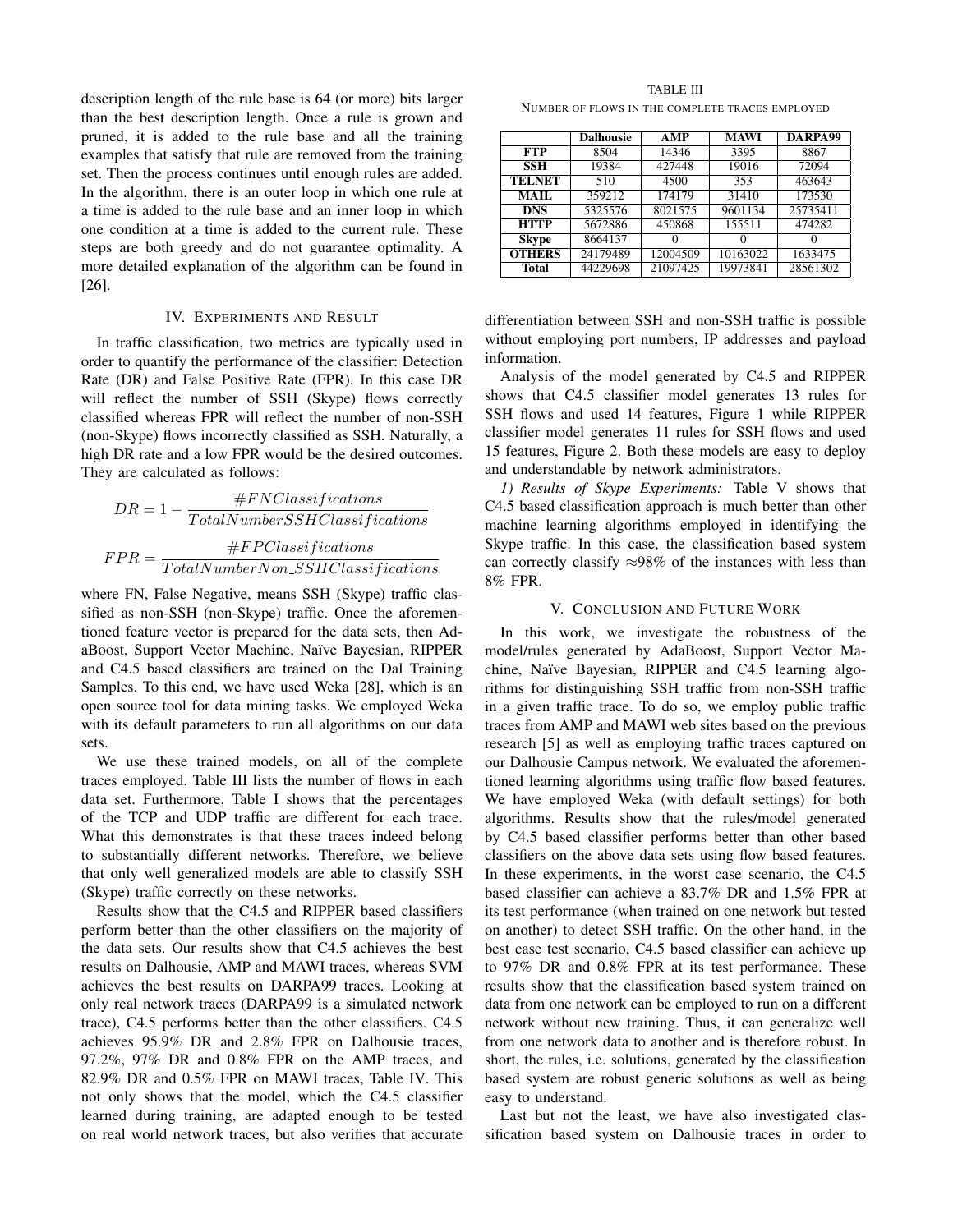|                                 | C4.5                                                          |            | <b>AdaBoost</b> |            | <b>Naive</b>                |            | <b>SVM</b> |            | RIPPER |            |
|---------------------------------|---------------------------------------------------------------|------------|-----------------|------------|-----------------------------|------------|------------|------------|--------|------------|
|                                 |                                                               |            |                 |            | <b>Bayesian</b>             |            |            |            |        |            |
|                                 | DR                                                            | <b>FPR</b> | DR              | <b>FPR</b> | DR                          | <b>FPR</b> | DR         | <b>FPR</b> | DR     | <b>FPR</b> |
|                                 | Result of 10-fold cross validatoin on SSH Dal Training Sample |            |                 |            |                             |            |            |            |        |            |
| <b>Non-SSH</b>                  | 0.996                                                         | 0.006      | 0.978           | 0.029      | 0.993                       | 0.084      | 0.982      | 0.021      | 0.996  | 0.005      |
| SSH                             | 0.994                                                         | 0.004      | 0.971           | 0.022      | 0.916                       | 0.007      | 0.979      | 0.018      | 0.995  | 0.004      |
|                                 | <b>Result of Dalhousie traces</b>                             |            |                 |            |                             |            |            |            |        |            |
| <b>Non-SSH</b>                  | 0.971                                                         | 0.04       | 0.469           | 0.057      | 0.993                       | 0.172      | 0.847      | 0.06       | 0.965  | 0.037      |
| <b>SSH</b>                      | 0.959                                                         | 0.028      | 0.942           | 0.53       | 0.827                       | 0.006      | 0.939      | 0.152      | 0.962  | 0.034      |
|                                 |                                                               |            |                 |            | <b>Result of AMP traces</b> |            |            |            |        |            |
| Non-SSH                         | $\sqrt{0.991}$                                                | 0.027      | 0.372           | 0.963      | 0.994                       | 0.998      | 0.709      | 0.011      | 0.99   | 0.061      |
| <b>SSH</b>                      | 0.972                                                         | 0.008      | 0.036           | 0.627      | 0.001                       | 0.005      | 0.988      | 0.29       | 0.938  | 0.009      |
|                                 | <b>Result of MAWI traces</b>                                  |            |                 |            |                             |            |            |            |        |            |
| <b>Non-SSH</b>                  | 0.994                                                         | 0.17       | 0.207           | 0.761      | 0.998                       | 0.985      | 0.523      | 0.087      | 0.994  | 0.184      |
| <b>SSH</b>                      | 0.829                                                         | 0.005      | 0.238           | 0.792      | 0.014                       | 0.001      | 0.912      | 0.476      | 0.815  | 0.005      |
| <b>Result of DARPA99 traces</b> |                                                               |            |                 |            |                             |            |            |            |        |            |
| <b>Non-SSH</b>                  | 0.988                                                         | 0.166      | 0.958           | 0.105      | 0.97                        | 0.309      | 0.962      | 0.001      | 0.973  | 0.111      |
| SSH                             | 0.833                                                         | 0.011      | 0.894           | 0.041      | 0.69                        | 0.029      | 0.998      | 0.037      | 0.888  | 0.026      |

TABLE IV RESULTS ON THE TRAINING DATA AND COMPLETE TRACES FOR SSH

#### TABLE V

RESULTS ON THE COMPLETE DALHOUSIE TRACES FOR SKYPE USING SKYPE DAL TRAINING SAMPLES

|                                                                 | C4.5  |       | <b>AdaBoost</b> |            | <b>Naive</b> |            | <b>SVM</b> |            | <b>RIPPER</b> |            |
|-----------------------------------------------------------------|-------|-------|-----------------|------------|--------------|------------|------------|------------|---------------|------------|
|                                                                 |       |       | <b>Bayesian</b> |            |              |            |            |            |               |            |
|                                                                 | DR    | FPR   | DR              | <b>FPR</b> | DR           | <b>FPR</b> | DR         | <b>FPR</b> | DR            | <b>FPR</b> |
| Result of 10-fold cross validatoin on Skype Dal Training Sample |       |       |                 |            |              |            |            |            |               |            |
| <b>Non-SKYPE</b>                                                | 0.981 | 0.022 | 0.876           | 0.114      | 0.525        | 0.046      | 0.276      | 0.042      | 0.974         | 0.033      |
| <b>SKYPE</b>                                                    | 0.978 | 0.019 | 0.886           | 0.124      | 0.954        | 0.475      | 0.958      | 0.724      | 0.968         | 0.026      |
| Result of Skype Dal Training Sample on test data                |       |       |                 |            |              |            |            |            |               |            |
| <b>Non-SKYPE</b>                                                | 0.923 | 0.016 | 0.821           | 0.134      | 0.401        | 0.079      | 0.45       | 0.11       | 0.938         | 0.03       |
| <b>SKYPE</b>                                                    | 0.984 | 0.077 | 0.866           | 0.179      | 0.921        | 0.6        | 0.89       | 0.55       | 0.971         | 0.062      |

identify Skype traffic. The preliminary results show that the classification based approach can achieve 98.4% detection rate and 7.8% false positive rate. Even though, the false positive rate in this case is high, these are promising results and should be investigated in more detail to develop a robust solution for Skype identification as well.

Future work will follow similar lines to compare the classification based approach against other clustering based approaches and to generate more data sets to test the robustness of the classifier for the classification of other encrypted applications, such as SSL and virtual private network tunnels. Moreover, the application of this approach to encryption algorithm identification will also be explored.

#### ACKNOWLEDGMENT

This work was in part supported by MITACS, NSERC and the CFI new opportunities program. Our thanks to John Sherwood, David Green and Dalhosuie UCIS team for providing us the anonymozied Dalhousie traffic traces. All research was conducted at the Dalhousie Faculty of Computer Science NIMS Laboratory, http://www.cs.dal.ca/projectx.

#### **REFERENCES**

- [1] Wright C., Monrose F., Masson G. M., "HMM Profiles for Network Traffic Classification", Proceedings of the ACM DMSEC, pp 9-15, 2004.
- [2] Haffner P., Sen S., Spatscheck O., Wang D., "ACAS: Automated Construction of Application Signatures", Proceedings of the ACM SIGCOMM, pp.197-202, 2005.
- [3] Moore A. W., Zuev D., "Internet Traffic Classification Using Bayesian Analysis Techniques", Proceedings of the ACM SIGMETRICS, pp 50- 60, 2005.
- [4] Moore A., Papagiannaki K., "Toward the Accurate Identification of Network Applications", Proceedings of the Passive & Active Measurement Workshop, 2005.
- [5] Williams N., Zander S., Armitage G., "A Prelimenary Performance Comparison of Five Machine Learning Algorithms for Practical IP Traffic Flow Comparison", ACM SIGCOMM Computer Communication Review, Vol. 36, No. 5, pp. 5-16 , 2006.
- [6] Zhang Y., Paxson V., "Detecting back doors", Proceedings of the 9th USENIX Security Symposium, pp. 157-170, 2000.
- [7] Dreger H., Feldmann A., Mai M., Paxson V., Sommer R., "Dynamic application layer protocol analysis for network intrusion detection", Proceedings of the 15th USENIX Security Symposium, pp. 257-272, 2006.
- [8] Early J., Brodley C., Rosenberg C., "Behavioral authentication of server flows", Proceedings of the 19th Annual Computer Security Applications Conference, pp. 46-55, 2003.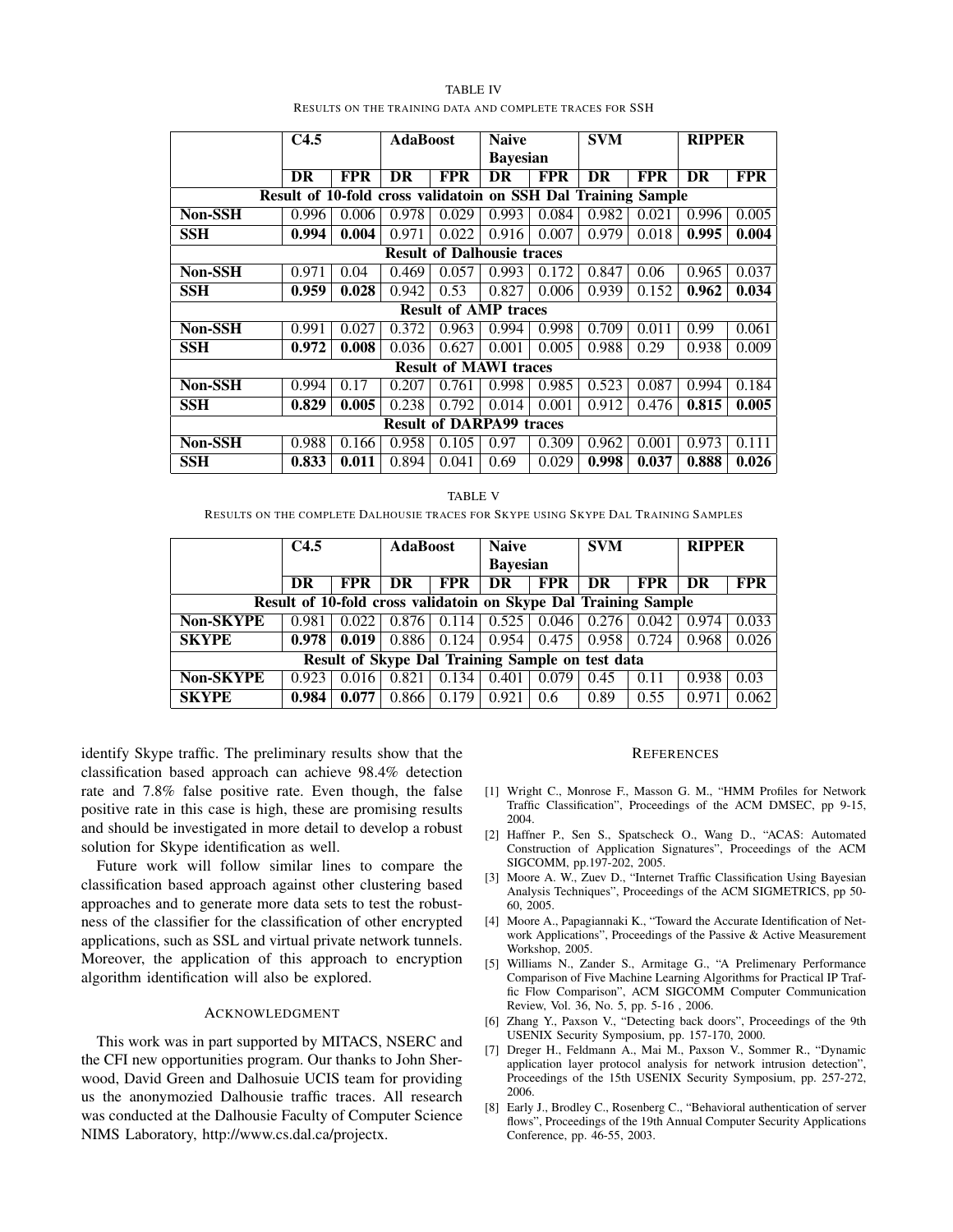```
max bpktl \leq 64std_bpttl \leq 5: NOTSSH (93.0)
   std bpk1 > 5total fvolume \leq 390: SSH (5664.0)
     total fvolume > 390
     | total fpackets <= 4: NOTSSH (3.0)\overrightarrow{a} total frackets > 4: SSH (23.0)
max bpktl > 64
  max\_bia \le 673862min fpktl \Leftarrow 90
        max fiat <= 1231899
          total fpackets <= 10: NOTSSH (4558.0/11.0)total fpackets > 10total byolume \leq 4116\perp\blacksquare\parallel max bpktl <= 454: NOTSSH (29.0)
  1111111max_bpktl > 454mean_fpktl <= 231: SSH (30.0)
  1111\vert \vert \vert \vert \vert mean_fpktl > 231: NOTSSH (7.0)
  \parallel | | total_bvolume > 4116: NOTSSH (535.0/1.0)
|| | max fiat > 1231899
\frac{1}{2} | | max fiat <= 1446690: NOTSSH (14.0)
  \frac{1}{1} max fiat > 1446690: SSH (11.0)
     min_fpktl > 90\overline{1}\parallel max bpktl <= 236: NOTSSH (62.0)
       max bpktl > 236\vert \vert \vert min_fpktl <= 93
  \frac{1}{1} | | min fpktl <= 92: SSH (43.0)
             min fpktl > 92
11111| | | | | min_bpktl <= 263: SSH (8.0)
  | | | | | min_bpktl > 263: NOTSSH (2.0)
  || | | min_fpktl > 93: NOTSSH (6.0)
   max biat > 673862
     mean_bpktl \leq 286\vert proto <= 6
           std fiat \leq 425439
           \overline{\phantom{a}} std_fpktl <= 224
                max_fpktl \le 535\perp\mathbf{I}\frac{1}{2} max_fpktl <= 89: SSH (81.0)
     1 + 1||| || || max fpktl > 89
  \frac{1}{2} \frac{1}{2} \frac{1}{2} \frac{1}{2} \frac{1}{2} \frac{1}{2} \frac{1}{2} \frac{1}{2} \frac{1}{2} \frac{1}{2} \frac{1}{2} \frac{1}{2} \frac{1}{2} \frac{1}{2} \frac{1}{2} \frac{1}{2} \frac{1}{2} \frac{1}{2} \frac{1}{2} \frac{1}{2} \frac{1}{2} \frac{1}{2} \frac{1}{2} \frac{1}{2} \frac{1}{2} \frac{1}{2} \frac{1}{2} \frac{1}{2} \frac{1}{2} \frac{1}{2} \frac{1}{2} \frac{1}{2} \frac{1}{2} \frac{1}{2} \frac{1}{2} \frac{1}{2} \frac{1}{2} \frac{1}{2} \frac{1}{2} \frac{1}{2} \frac{1}{2} \frac{1}{2} \frac{1}{2} \frac{1}{2} \frac{1}{2} | | | | | | | total_fpackets <= 6: NOTSSH (2.0)
  \frac{1}{2} \frac{1}{2} \frac{1}{2} \frac{1}{2} \frac{1}{2} total fpackets > 6: SSH (15.0)
| | | | | | max_fpktl > 535: SSH (189.0)
              std_fpktl > 224
     \perp\vert total fvolume <= 41312
     \perp| min fpktl <= 45: NOTSSH (92.0/3.0)111\frac{1}{1} \frac{1}{1} \frac{1}{1} min_fpktl > 45
  || \t|| || \t|| || \tmax bpktl <= 873: SSH (4.0)
  \vert \vert \vert \vert \vert \vert max_bpktl > 873: NOTSSH (12.0)
  | | | | | total_fvolume > 41312: SSH (27.0)
     | | std_fiat > 425439: NOTSSH (84.0/3.0)| proto > 6: NOTSSH (137.0)
     mean_bpktl > 286
     \vert std_fpktl <= 161
          total fyolume \leq 3106: NOTSSH (78.0)
  \vert | | total fvolume > 3106
  \vert | | mean_bpktl <= 823: SSH (13.0)
             mean bpktl > 823
  1111| | | | | | min_fpktl <= 45: NOTSSH (30.0)
111111min_fpktl > 45| | | | | | | max fpktl <= 625: NOTSSH (3.0)
1 + 1 + 1 = \max fpktl > 625: SSH (5.0)
\vert | | std_fpktl > 161: NOTSSH (372.0)
```
Fig. 1. C4.5 Model

(max boktl  $\leq$  64) and (std boktl  $\geq$  8)  $\Rightarrow$  class=SSH (5631.0/1.0)  $\frac{1}{2}$  and  $\frac{1}{2}$  and  $\frac{1}{2}$  and  $\frac{1}{2}$  be  $\frac{1}{2}$  be  $\frac{1}{2}$  be because the state of the state of the state of the state of the state of the state of the state (total frackets >= 7) => class=SSH (196.00.0  $\frac{\text{(max),photous} - \text{(max, 0.033, 0.033, 0.033, 0.033, 0.033, 0.033, 0.033, 0.033, 0.033, 0.033, 0.033, 0.033, 0.033, 0.033, 0.033, 0.033, 0.033, 0.033, 0.033, 0.033, 0.033, 0.033, 0.033, 0.033, 0.033, 0.033, 0.033, 0.033, 0.033,$ 

 $\frac{1}{2}$  (total\_fpackets >= 10) and (mean\_bpktl <= 447) and (max\_bpktl >= 584) and (mean\_fpktl <= 160) =>  $\frac{1}{2}$  class=SSH (57.0/1.0)<br>(total fyolume >= 27500) and (total fyolume >= 78256) => class=SSH (23.0/0.0)

trotal\_roundle >= 2/3000 and trotal\_roundle >= 16250 >> class=SSH (8.000.0)<br>(min\_fpktl >= 951987) and (max\_fiat >= 1655372) and (mean\_fpktl <= 90) => class=SSH (8.000.0)<br>(min\_fpktl >= 93) and (mean\_fpktl <= 93) and (durat  $\frac{\text{num\_max} - \text{row} \text{ and } \text{num\_max}}{\text{(mean\_fptil >= 139)} \text{ and } \frac{\text{num\_max}}{\text{num\_max}} \text{ (mod } 2 > \text{class} = \text{SSH} \text{ (9.00.0)}$ <br>  $\frac{\text{(mean\_fptil >= 139)}{\text{num\_max}} \text{ and } \frac{\text{(max\_bpktl >= 680)}{1000}} \text{ so class} = \text{SSH} \text{ (9.00.0)} \Rightarrow \text{class} = \text{NSH} \text{ (5.00.0)}$ 

Fig. 2. RIPPER Model

- [9] Karagiannis, T., Papagiannaki, K., and Faloutsos, M, "BLINC: Multilevel Traffic Classification in the Dark",Proceedings of Applications, Technologies, Architectures, and Protocols For Computer Communications pp 229-240, 2005.
- [10] Wright C. V., Monrose F., Masson G. M., "On Inferring Application Protocol Behaviors in Encrypted Network Traffic", Journal of Machine Learning Research, (7), pp. 2745-2769, 2006.
- [11] Bernaille L., Teixeira R., "Early Recognition of Encrypted Applications", Passive and Active Measurement Conference (PAM), Louvainla-neuve, Belgium, April, 2007.
- [12] Alshammari, Riyad; Nur Zincir-Heywood, A., "A flow based approach for SSH traffic detection," Systems, Man and Cybernetics, 2007. ISIC. IEEE International Conference on , vol., no., pp.296-301, 7-10 Oct, 2007.
- [13] NLANR, http://pma.nlanr.net/Special.
- 
- [14] MAWI, http://tracer.csl.sony.co.jp/MAWI/. [15] 1999 DARPA intrusion detection evaluation data, http://www.ll.mit.edu/IST/ideval/docs/1999schedule.html, last accessed Jan. 2008.
- [16] Bernaille L., Teixeira R., Akodkenou I., "Traffic Classification on the Fly", Proceedings of the ACM SIGCOMM Computer Communication Review, 2006.
- [17] Erman J., Arlitt M., Mahanti A., "Traffic Classification using Clustering Algorithms", Proceedings of the ACM SIGCOMM, pp. 281-286, 2006.
- [18] PacketShaper, http://www.packeteer.com/products/packetshaper/.
- [19] l7-filter, http://l7-filter.sourceforge.net/
- [20] NetMate, http://www.ip-measurement.org/tools/netmate/.
- [21] IETF, http://www3.ietf.org/proceedings/97apr/97apr-final/xrtftr70.htm.
- [22] Burges C. J. C., "A Tutorial on Support Vector Machines for Pattern Recognition", Data Mining and Knowledge Discovery, 2(2): 1-47, 1998.
- [23] Alpaydin E., "Introduction to Machine Learning", MIT Press, ISBN: 0-262-01211-1.
- [24] George H. John and Pat Langley Estimating Continuous Distributions in Bayesian Classifiers. Proceedings of the Eleventh Conference on Uncertainty in Artificial Intelligence. pp. 338-345, Morgan Kaufmann, San Mateo, 1995.
- [25] J R Quinlan, "C4.5: Programs for Machine Learning", Morgan Kaufmann Publishers,isbn=1-55860-238-0, 1993.
- [26] Cohen W. W., "Fast effective rule induction", Proceedings of the 12th International Conference on Machine Learning, pp. 115-123 , 1995.
- [27] Montigny-Leboeuf A., Flow Attributes For Use In Traffic Characterization, Journal of CRC Technical Note No. CRC-TN-2005-003, Ottawa, ON, Canada, 2005.
- [28] WEKA Software, http://www.cs.waikato.ac.nz/ml/weka/.
- [29] Alshammari, Riyad; Zincir-Heywood, A. Nur, "Investigating Two Different Approaches for Encrypted Traffic Classification, " Privacy, Security and Trust, 2008. PST '08. Sixth Annual Conference on , vol., no., pp.156-166, 1-3 Oct. 2008
- [30] S. Baset, H. Schulzrine, "An analysis of the skype peer-to-peer internet telephony protocol," in INFOCOM06: Proceedings of the 25th IEEE International Conference on Computer Communications, 2006.
- [31] K Suh, D. R. Figueiredo, J. Kurose, and D. Towsley, "Characterizing and detecting relayed traffic: A case study using skype," in INFOCOM 06: Proceedings of the 25th IEEE International Conference on Computer Communications, Apr 2006.
- [32] S. Ehlert, S. Petgang, T. Magedanz, and D. Sisalem, "Analysis and signature of skype VoIP session traffic," in CIIT 2006: 4th IASTED